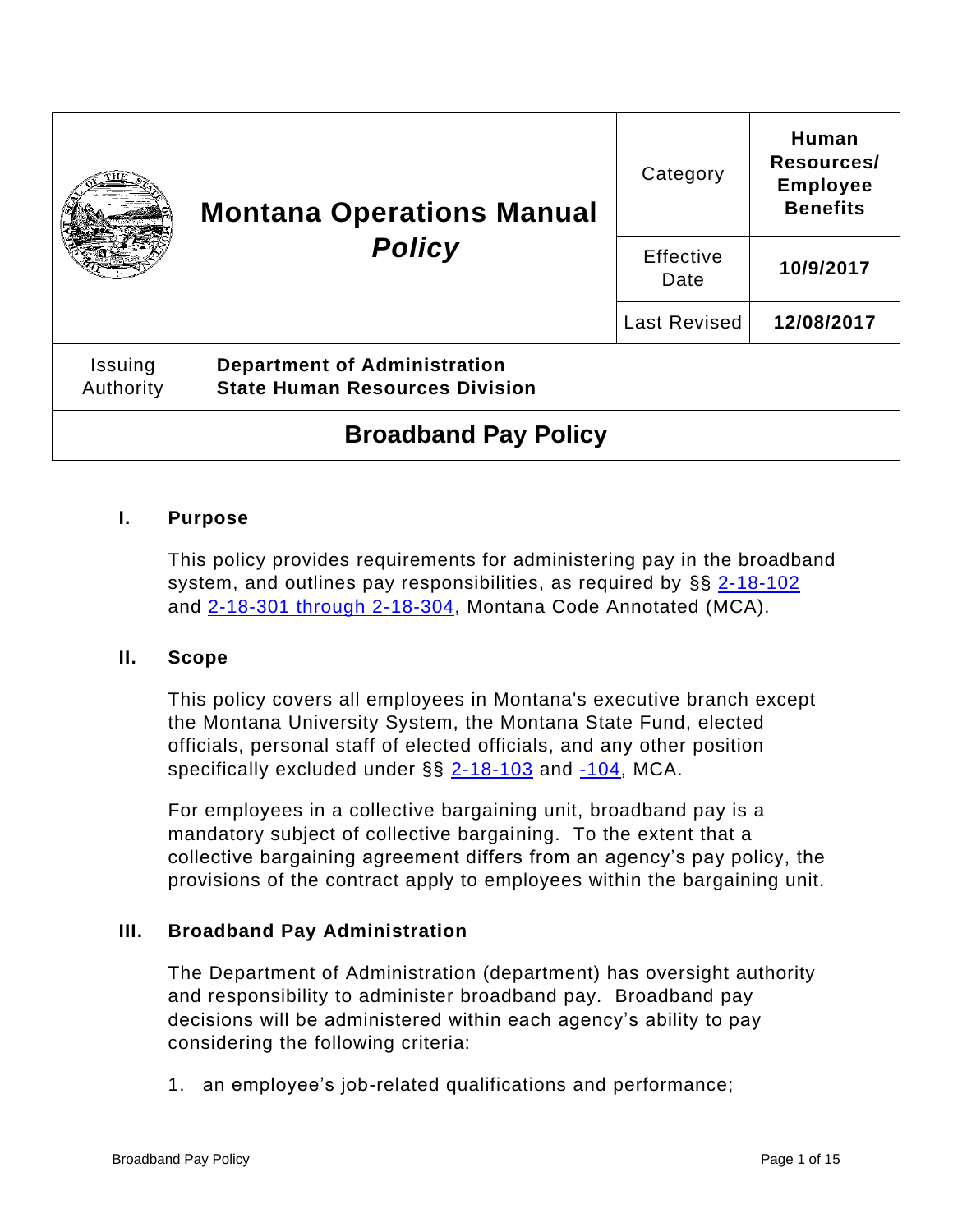- 2. competitiveness to the external labor market;
- 3. existing pay relationships within the agency and work unit;
- 4. pay progression; and
- 5. nondiscriminatory factors.

# **A. Department Pay Responsibilities**

The department shall perform its administrative responsibilities by:

- 1. establishing and updating its policies, procedures, timetables, and guides for carrying out the provisions in statute and rule.
- 2. conducting a biennial salary survey submitted to the Office of Budget and Program Planning by July 1 of even-numbered years.
- 3. establishing occupational wage ranges based on the biennial salary survey. The occupational wage ranges are effective on July 1 of odd-numbered years for two years.
- 4. reviewing and approving agency pay policy to ensure the pay policy meets the requirements of this policy.
- 5. reviewing and approving the classification of an occupation and its job-related factors.
- 6. assisting agency human resources and managers to implement, communicate, train, and measure the success of agency pay policies.
- 7. conducting an audit of discretionary pay increases for broadband employees, and providing a report to the legislative finance committee.
- 8. establishing and reporting statewide metrics for broadband pay.
- 9. investigating broadband wage appeals at Step II, according to the rules established by Board of Personnel Appeals, Department of Labor and Industry.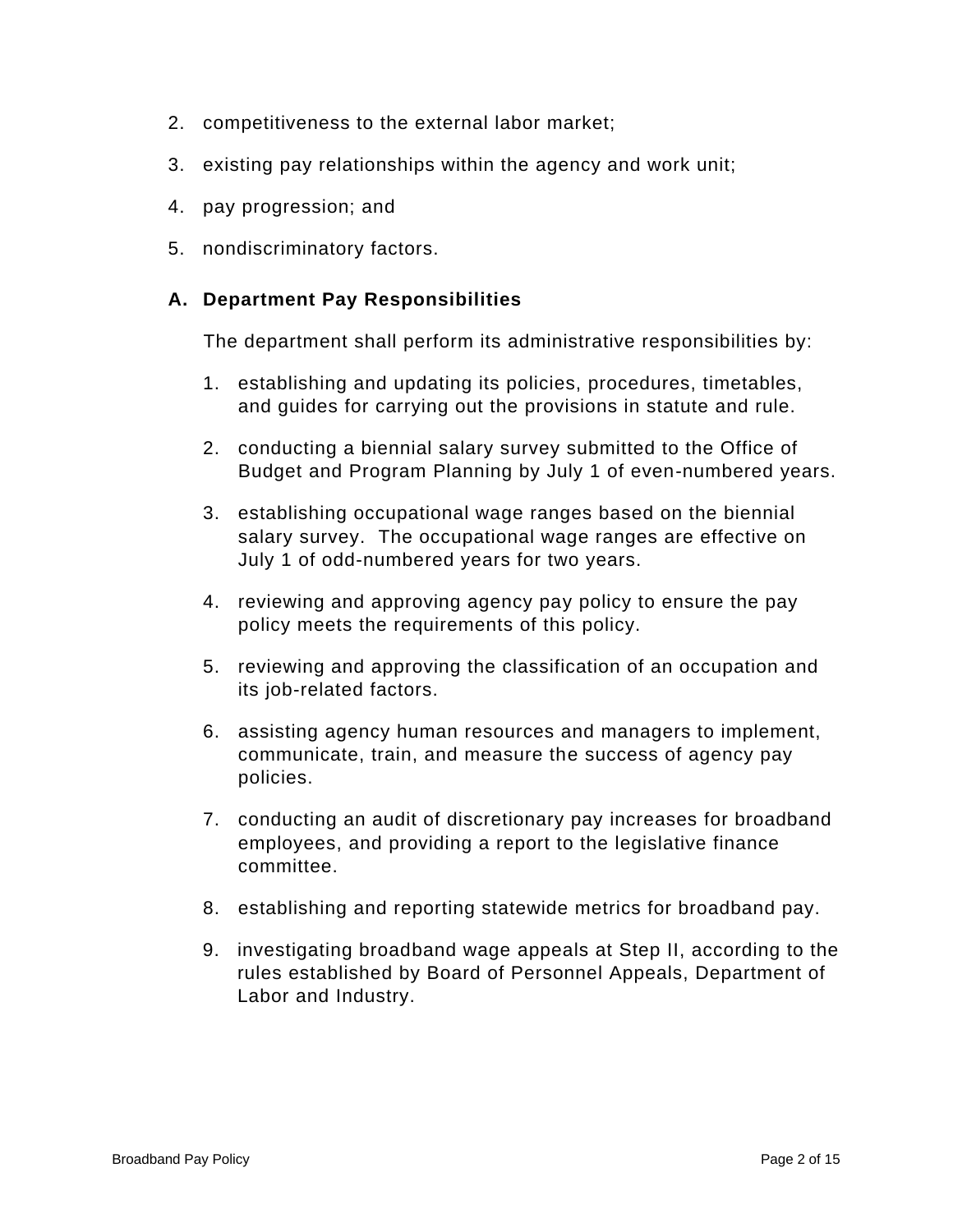# **B. Agency Pay Responsibilities**

An agency shall set or adjust pay for its employees as provided in the agency's pay policy by:

- 1. creating, implementing, updating, and submitting agency pay policy for approval at least once every two years (see agency pay policy section).
- 2. creating and maintaining agency pay schedules included with its pay policy (see pay schedule section).
- 3. providing the pay policy and information about the agency's pay strategy to their managers upon hire and at least once a year, and providing additional information or training about the agency's pay objectives and practices as their pay policy is updated biennially.
- 4. establishing procedures for setting and adjusting pay within its agency pay policy.
- 5. establishing internal review, approval, and documentation procedures (see documentation section) to justify pay decisions.
- 6. participating during pay audits and providing information about pay upon request.
- 7. measuring the success of its agency pay policy and making changes to policy, approaches, or practices based on those findings.

# **IV. Agency Pay Policy**

The broadband pay system's flexibility allows the department to delegate pay decisions to agencies through department-approved agency pay-plan policies. The agency shall consider aspects related to pay, including budget, collective-bargaining agreements, diversity goals, and other strategic initiatives during the planning process.

An agency's pay policy governs its pay decisions. An agency may incorporate its collective-bargaining agreements into its pay policies by reference, as attachments, or addendums. Differences between the collective-bargaining agreement and the agency pay policy applies only to those employees within the collective-bargaining unit. For those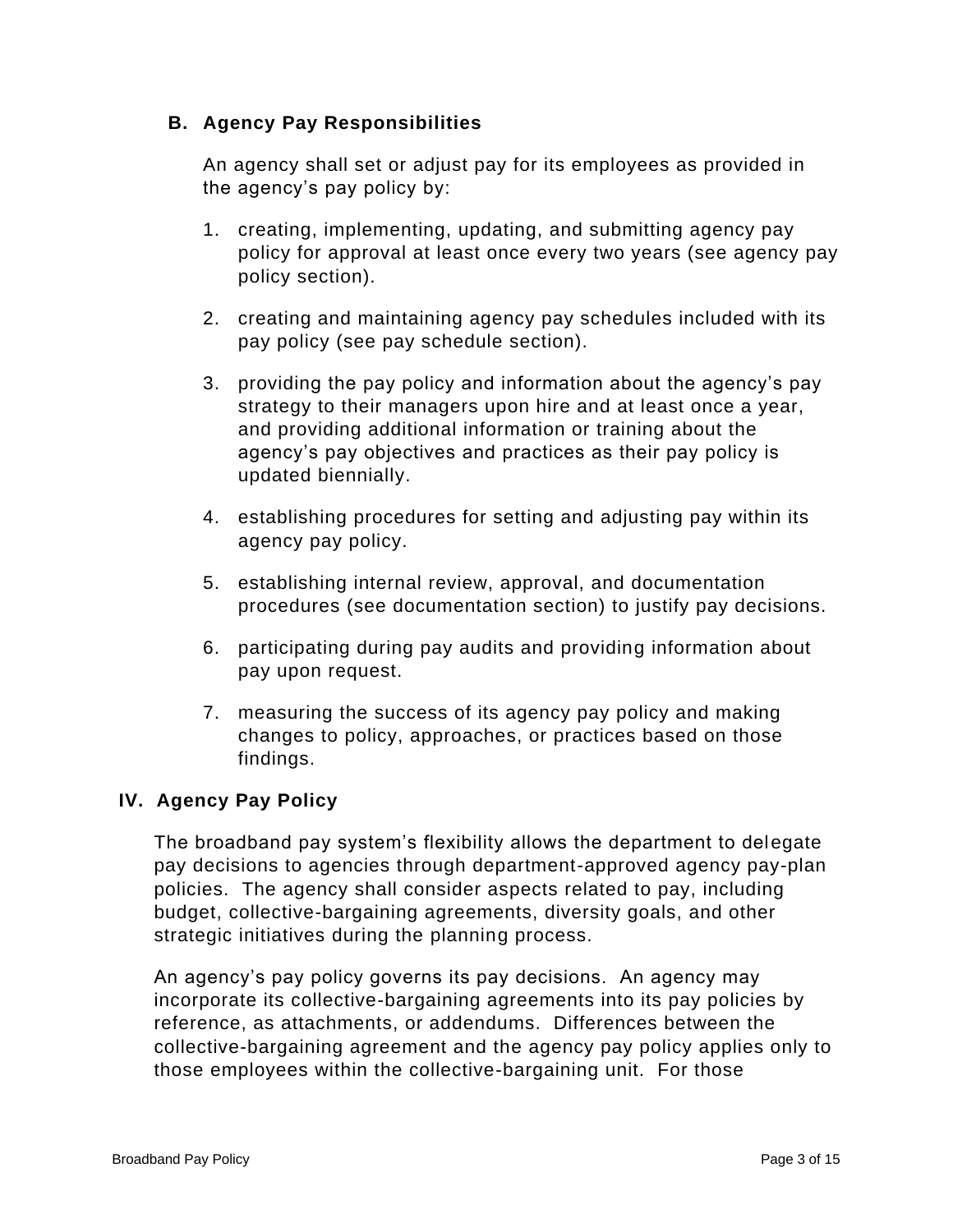provisions in the agency pay policy where the collective-bargaining agreement is silent, the agency's pay policy applies.

- 1. Agency pay policies must:
	- a. be fiscally responsible, actively managed, and consistent with the agency's mission and objectives;
	- b. identify and measure success for its pay practices.
	- c. establish and document general business processes for administering, setting, and adjusting pay, which may include:
		- i. establishing new-hire pay processes;
		- ii. identifying pay-progression types and setting review requirements;
		- iii. determining discretionary pay adjustment options and criteria;
		- iv. identifying nondiscriminatory reasons for pay differences; and
		- v. establishing approval and documentation procedures when setting and adjusting employee pay.
	- d. be signed by the agency head and human resources representative.
- 2. Agency pay policies must be reviewed and approved by the department at least once every two years.
- 3. Agency pay policies expire after two years. By October 1 of oddnumbered years, the agency shall submit its new or revised pay policy to the department for review and approval.
- 4. The agency shall negotiate pay with collective-bargaining representatives. For employees in a bargaining unit who have not yet ratified their contract, the provisions of the previous contract apply.
- 5. The agency may not provide discretionary pay increases until the department approves the agency's pay policy.
- 6. When establishing its pay policy, the agency shall consider the following criteria: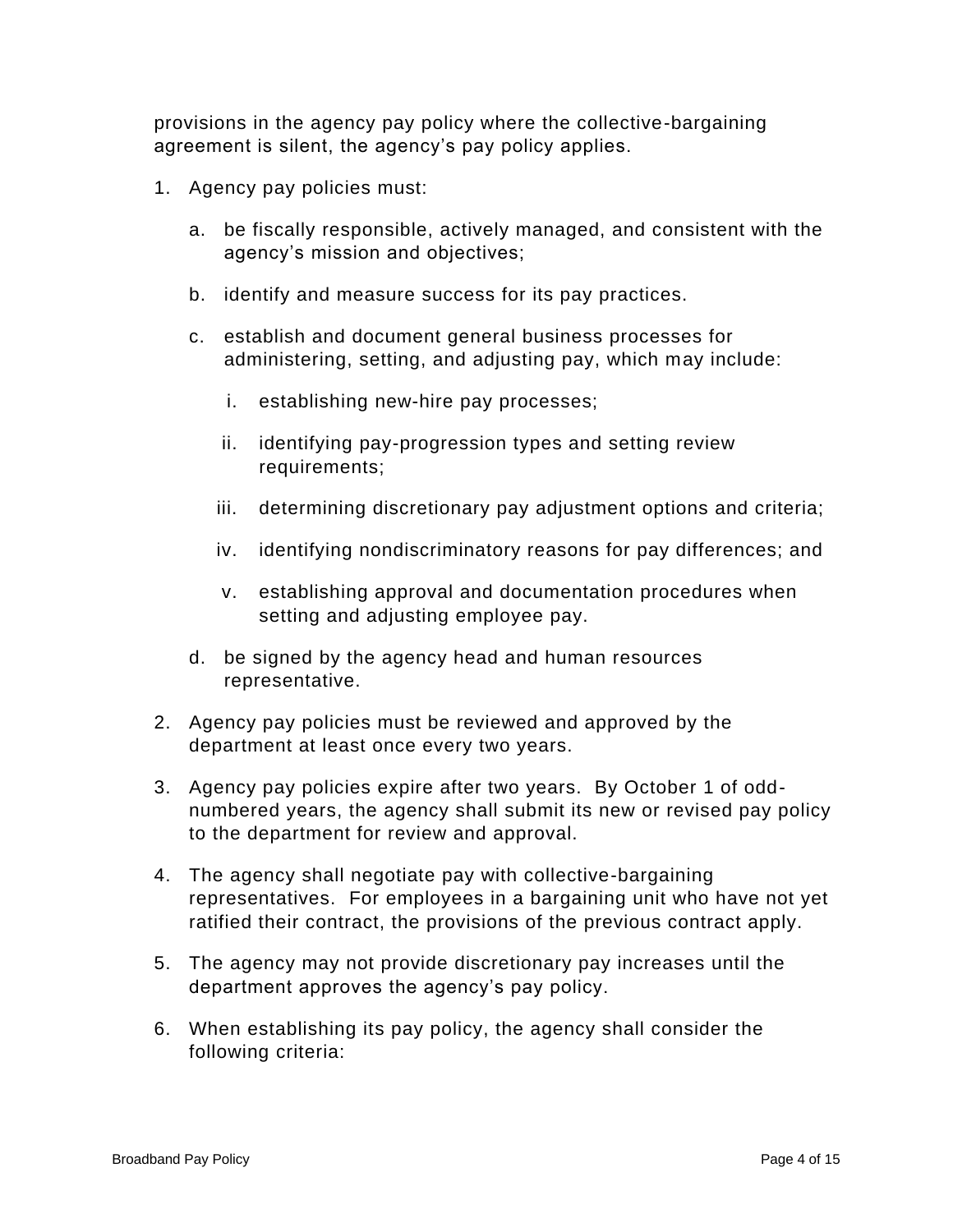- a. employee's job-related qualifications and performance: An agency may set or adjust an employee's pay based on the employee's jobrelated experience level, on-the-job training, skill level, or performance level.
- b. competitiveness to the external labor market: An agency may set or adjust an employee's pay as compared to the department's occupational wage range. Before adjusting an employee's pay based on market reasons, the agency shall review its recruitment and retention statistics to identify any issues and shall follow up to ensure the pay adjustment effectively addresses any issues. An agency may include the targeted percent of the department's occupational wage rage if adjusting an employee's pay.
- c. existing pay relationships within the agency and work unit: An agency shall consider similarly situated employees within its agency and work unit when setting or adjusting pay.
- d. pay progression: This type of pay adjustment is defined in statute as "a process by which an employee's compensation may be increased, based on documented factors determined by the department, to bring the employee's compensation to a higher rate within the occupational wage range of the employee." Agencies choosing this type of pay increase shall provide objective, measurable criteria and business processes for regularly reviewing and awarding pay adjustments.
- e. If the agency chooses to discontinue pay progression adjustments, employees must be notified of the effective date of the pay change and the reasons why the pay progression was discontinued. Agencies shall provide 30-days' notice when pay progression is discontinued, or as soon as practical.
- f. nondiscriminatory factors: Agencies may set or provide pay adjustments to employees based on non-discriminatory factors. Examples of non-discriminatory factors include but are not limited to:
	- i. supervisory pay;
	- ii. special projects; and
	- iii. undesirable working conditions.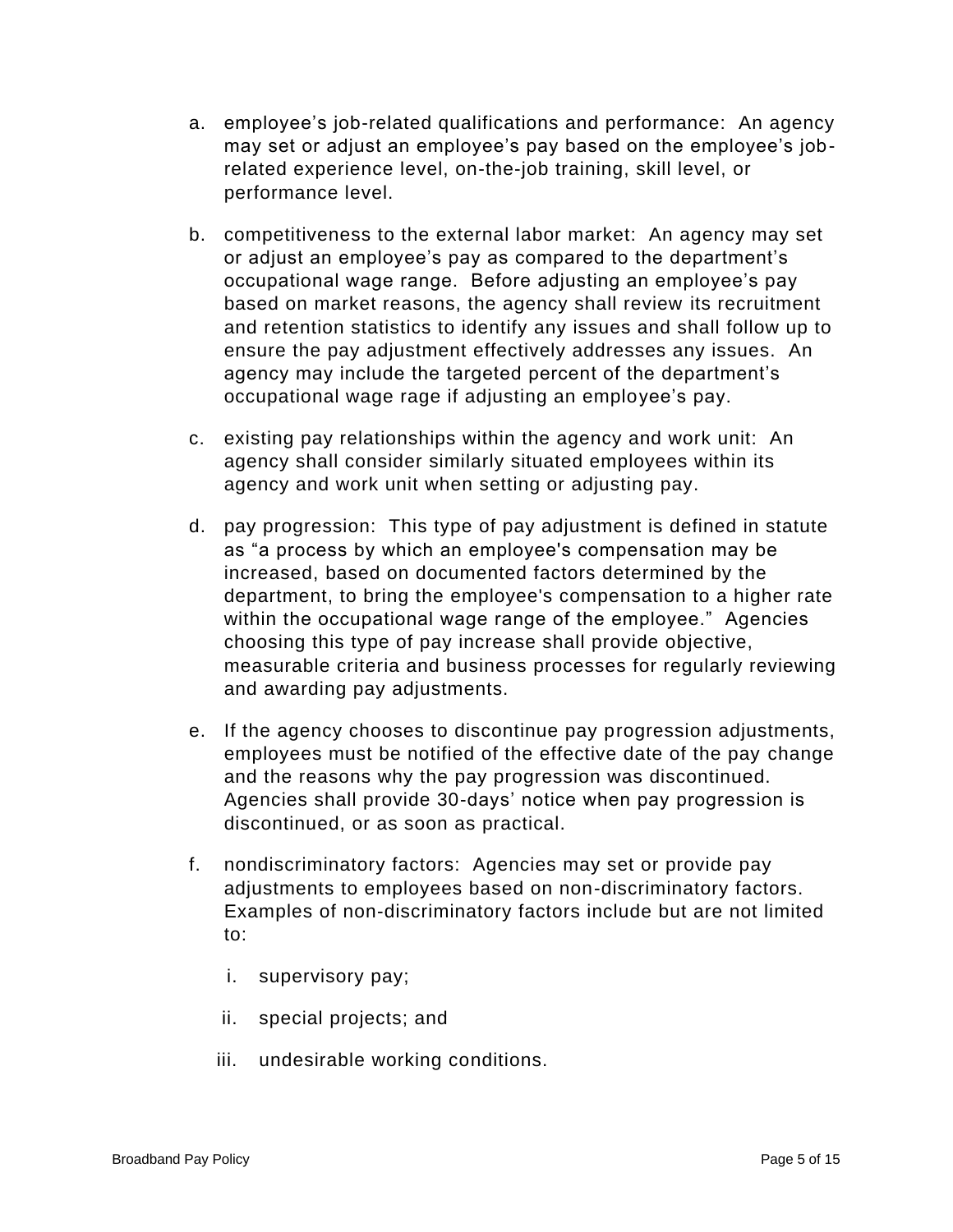Agencies shall document and track employees receiving pay adjustments for non-discriminatory reasons. Agencies must remove the pay adjustment from the employee's base pay if the circumstances that triggered the non-discriminatory pay adjustment cease. Examples of removing pay under this section include but are not limited to:

- i. the employee no longer supervises,
- ii. the employee has finished their special project, and
- iii. the employee is no longer subject to a working condition.

# **A. Agency Pay Schedules**

Each agency shall create pay schedules for each of its job codes based on the effective date of the department's occupational wage ranges. If the agency's pay schedule differs from the department's occupational wage range, the agency shall identify its pay schedule midpoints as a percentage of the department's occupational wage range. An agency shall document the reasons why its pay schedules differ from the department's occupational wage ranges.

An employee may be paid less than the department's occupational wage range but shall be paid within the agency's pay schedule, except as provided in the section titled, "Training Assignment."

To set an affordable, effective pay schedule, the agency shall:

- 1. analyze its budget and business needs before establishing or adjusting pay schedules by identifying and documenting HR metrics, such as:
	- a. turnover;
	- b. qualified applicant pool size;
	- c. new employee retention longer than two years;
	- d. performance measurements;
	- e. rejected hire offers; and
	- f. hiring costs.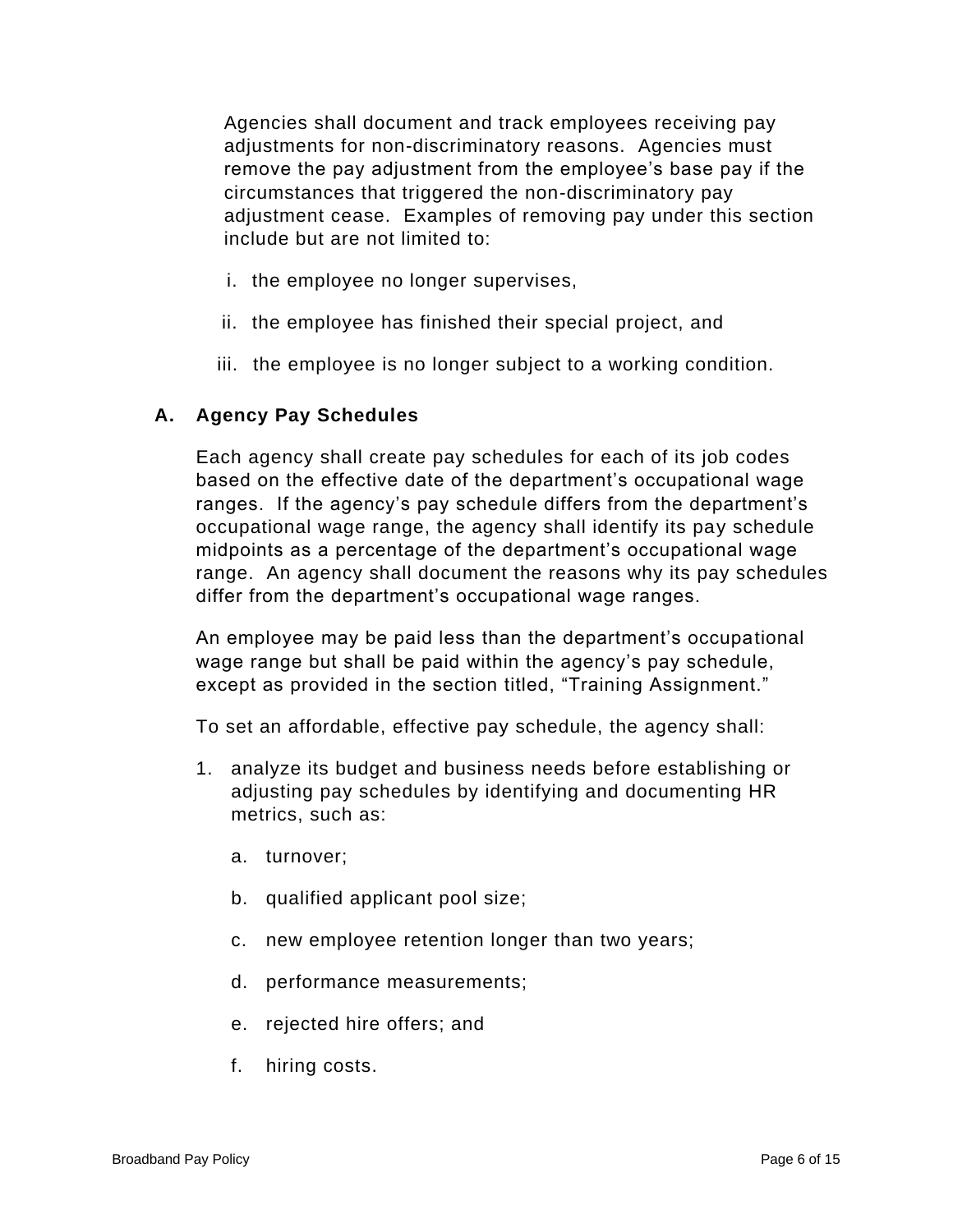- 2. identify pay goals and objectives for recruiting and retaining employees;
- 3. establish and record agency success in meeting its goals and objectives;
- 4. identify if it has any employees paid above the maximum of the occupational wage range in the agency's pay schedule, determine if the reasons require modifying the pay schedule.

The agency may revise its pay schedule at any time after considering the agency's mission and strategic compensation practices, agencyspecific recruitment needs, retention issues, ability to pay, or other non-discriminatory reasons, using its established HR metrics. Revised pay schedules must be submitted to the department for review and approval. An agency may not make any discretionary changes to employees' pay until the department approves the pay schedule and policy.

# **B. Establishing Base Pay**

The agency's strategic mission and pay policy should drive base-pay decisions. Agency pay policy and the agency's pay schedule determine starting pay rates. Pay must be fiscally responsible using the guidelines described below:

- 1. **Minimum Salary:** An employee's base pay may be no less than the minimum wage of the agency's pay schedule for the employee's assigned classification, except as provided in the section titled "Training Assignment."
- 2. **Pay Above Maximum:** Employee pay may exceed the maximum of the range or rate in the agency's pay schedule for reasons including, but not limited to:
	- a. the employee performs a hybrid job;
	- b. the employee receives a statutorily required pay adjustment;
	- c. pay protection as the result of a demotion;
	- d. the agency lowers its pay schedule based on budget shortfalls; or
	- e. for the agency's internal, documented, strategic reasons.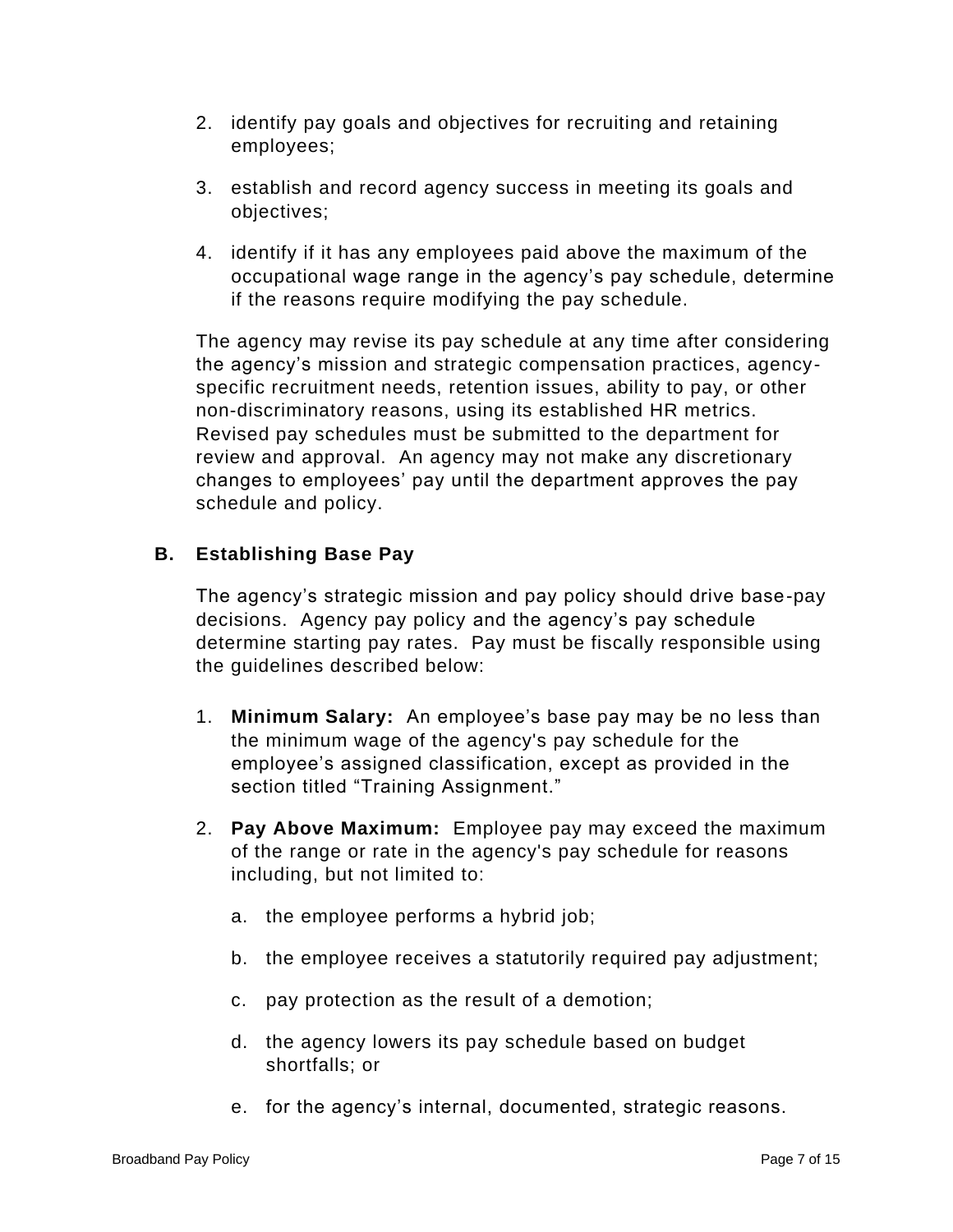Reasons for setting an employee's starting pay rate above the maximum of the range or rate in the agency's pay schedule must be included and allowable in the agency's pay policy, justified using HR metrics or other business factors, and documented in a report or in the employee's file. This documentation must be provided upon request to auditors.

Employees whose pay exceeds the maximum of the range or rate in the agency's pay schedule may have their pay frozen from further discretionary increases until the employee's pay rate is again within the agency's pay schedule.

Employees with pay rates above the maximum of the pay range or rate in the agency's pay schedule must receive all statutorily required pay increases.

ny pay increase resulting in pay above the maximum of the occupational wage range must be reviewed and approved by the Office of Budget and Program Planning before the pay increase becomes effective, except for employees in agencies headed by elected officials other than the governor.

The Office of Budget and Program Planning reports all instances of employee base pay above the maximum of the occupational pay range to the Legislative Finance Committee.

- 3. **Seasonal Employment:** An agency may establish base pay for a seasonal employee who is not a temporary or short-term employee by continuing employment as authorized leave without pay between seasons or work periods. The employee is eligible for statutory base-pay adjustments, as if the employee had been employed during the off-season. Time between seasons or work periods is not a break in service. All time in a pay status counts toward longevity.
- 4. **Training Assignment:** Employees in training assignments may be paid below the base pay established by the agency pay schedule if the employee does not meet the minimum qualifications of the job. An agency may use a training assignment to address recruitment, reorganization, or promotion interests. Training assignments may not last more than one year, unless: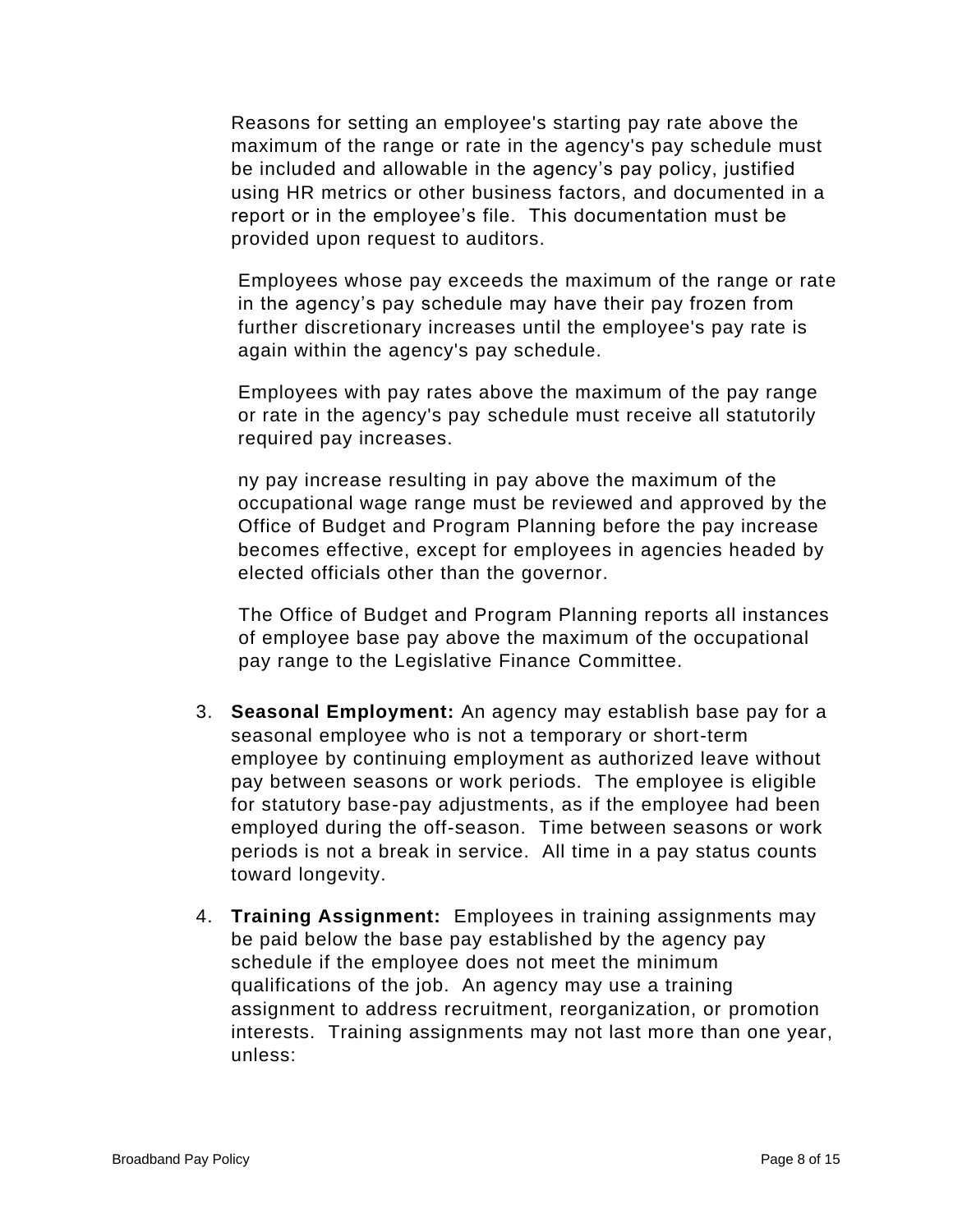- a. otherwise specified in an agency's collective bargaining agreement, or
- b. b. extended if the employee has not satisfactorily completed the training assignment, at agency discretion.

Conditions of the training assignment must be stated in writing and signed by the employee, supervisor, and agency head or designee. A copy of the written training assignment must be filed in the employee's permanent personnel record and must include:

- a. the base pay rate at the beginning of the training assignment, any increases allowed during the training assignment, and the base rate at the end of the training assignment as determined by the agency's pay schedule and policy;
- b. the duration of the training assignment;
- c. the knowledge, skills, behaviors, training, and experience the employee shall acquire during the training assignment; and
- d. the measures of the employee's performance in areas where the employee shall acquire identified knowledge, skills, behaviors, training, and experience.

Pay adjustments after completion of the training assignment are subject to the agency's pay schedule and policy.

If the employee does not satisfactorily complete the training assignment, the agency may:

- a. return the employee to the position held before the training assignment;
- b. assign the employee to another position for which the employee is qualified;
- c. extend the training assignment up to one additional year; or
- d. discharge the employee in compliance with the Discipline Handling Policy, ARM [2.21.6505](http://www.mtrules.org/gateway/RuleNo.asp?RN=2%2E21%2E6505) et seq., or Probation Requirements Policy - [https://hr.mt.gov/Public/Policies.](https://hr.mt.gov/Public/Policies)
- 5. **Promotions:** An employee promotion may occur based on advancement to a higher-level job. Promotional advancement is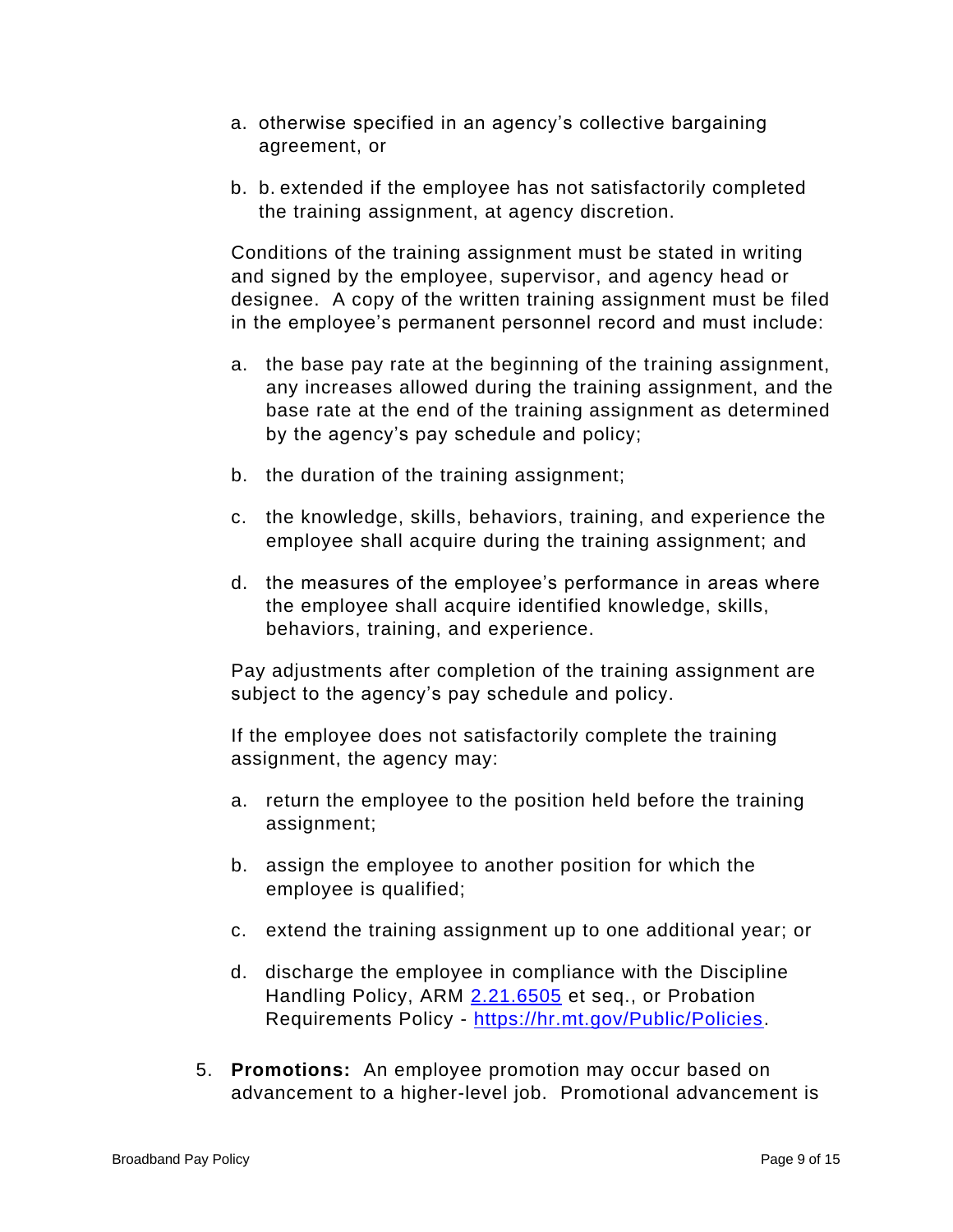based on workforce planning and the organization's needs. Promotions shall be reviewed and approved by the manager, the human resource office and the agency head or designee.

An agency may set pay for promoted employees following established criteria in its agency pay policy. Starting pay for promoted employees must be compared and set considering the pay for similarly situated employees within the agency's pay schedule.

Starting pay for a promoted employee exceeding the maximum of the occupational pay range must be reviewed and approved by the Office of Budget and Program Planning, except for employees in agencies headed by elected officials other than the governor. Promotional advancement maybe attained through a competitive selection process or through a non-competitive process such as an established career ladder policy.

6. **Demotions:** Agency pay policy must identify procedures for establishing base-pay changes for employees who are demoted. If an agency chooses to provide limited pay protection for demoted employees, the agency pay policy must identify the duration of the pay protection.

If the pay protection results in pay that is above the maximum of the employee's new occupational wage range, the Office of Budget and Program Planning shall review and approve the pay rate and length of the pay protection, except for pay rates of employees in agencies with elected officials other than the governor. At the end of the duration of the pay protection, demoted employees shall be paid within the agency's pay schedule for the employee's classification.

Demoted employees who are above the maximum of range in the agency's pay schedule are not eligible for discretionary pay adjustments. The employee's pay may be frozen until pay falls below the maximum of the pay range for the employee's occupation in the pay schedule. Demoted employees must receive all statutorily required adjustments.

7. **Temporary Assignment:** A permanent employee may be temporarily assigned to another job for a period not to exceed two years. The employee shall be notified in writing at the start of the temporary assignment as to the reason for the assignment and its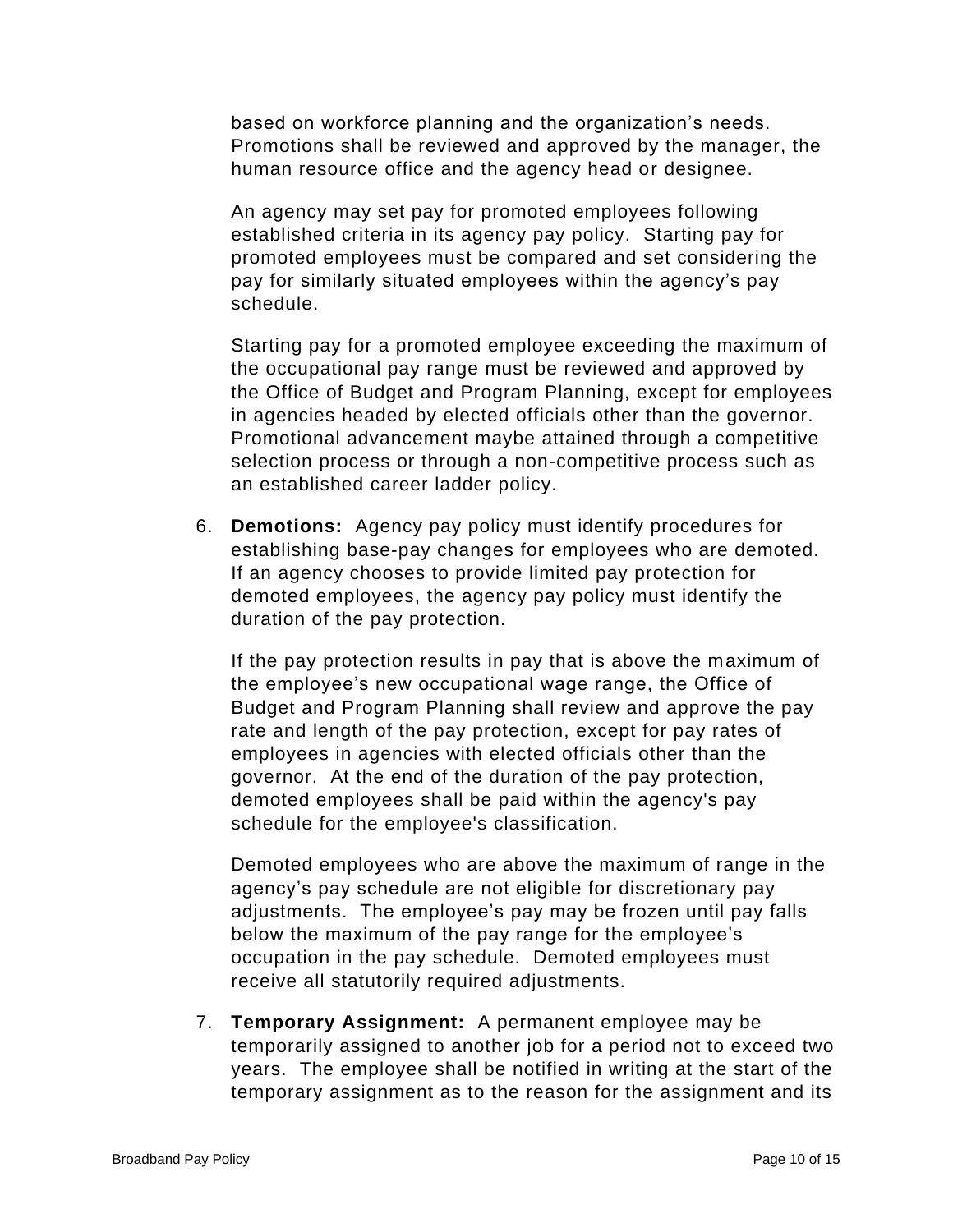expected duration. The agency may either adjust the base pay of the temporarily assigned employee, or provide lump-sum payments. The agency shall establish the employee's temporary base pay considering the pay of similarly situated employees.

At the end of the temporary assignment, the employee's temporarily-adjusted base pay reverts to the pay rate in the agency's pay schedule for the employee's permanent position. An employee returning to his or her permanent job is entitled to any statutory pay increases that occurred during the temporary assignment.

8. **Reclassification:** The base pay rate for an employee whose position has been reclassified to a different occupational wage range must be set according to the agency pay policy and pay schedules.

The effective date for a pay change resulting from an approved reclassification initiated by management and not the employee is the first day of a pay period in which the request for reclassification was signed.

Agencies with employees who are reclassified using a newly created classification standard shall revise their pay schedule in their agency pay policy to include a pay range based on the new determination. Agencies revising their pay schedule shall submit the new pay schedule to the department before providing a pay change to the reclassified employee. The effective date of the pay change is the first day of a pay period in which the request for reclassification was received in the human resources office.

When a classification appeal is filed by an employee under the rules of the Board of Personnel Appeals, ARM [24.26.501](http://www.mtrules.org/gateway/RuleNo.asp?RN=24%2E26%2E501) et seq., and results in the reclassification of a position, the base pay must be set no lower than the minimum salary of the agency's pay schedule for the position's new classification, according to § [2-18-](http://leg.mt.gov/bills/mca/title_0020/chapter_0180/part_0020/section_0030/0020-0180-0020-0030.html) [203\(](http://leg.mt.gov/bills/mca/title_0020/chapter_0180/part_0020/section_0030/0020-0180-0020-0030.html)3).

9. **Career Ladders:** Career-ladder levels must be objective, documented, and reflect differing work at each level. Employees hired into a career ladder may be eligible for differing pay rates based on the differing work performed by the employee. The agency shall document employee progress along the career ladder before establishing or awarding base-pay adjustments.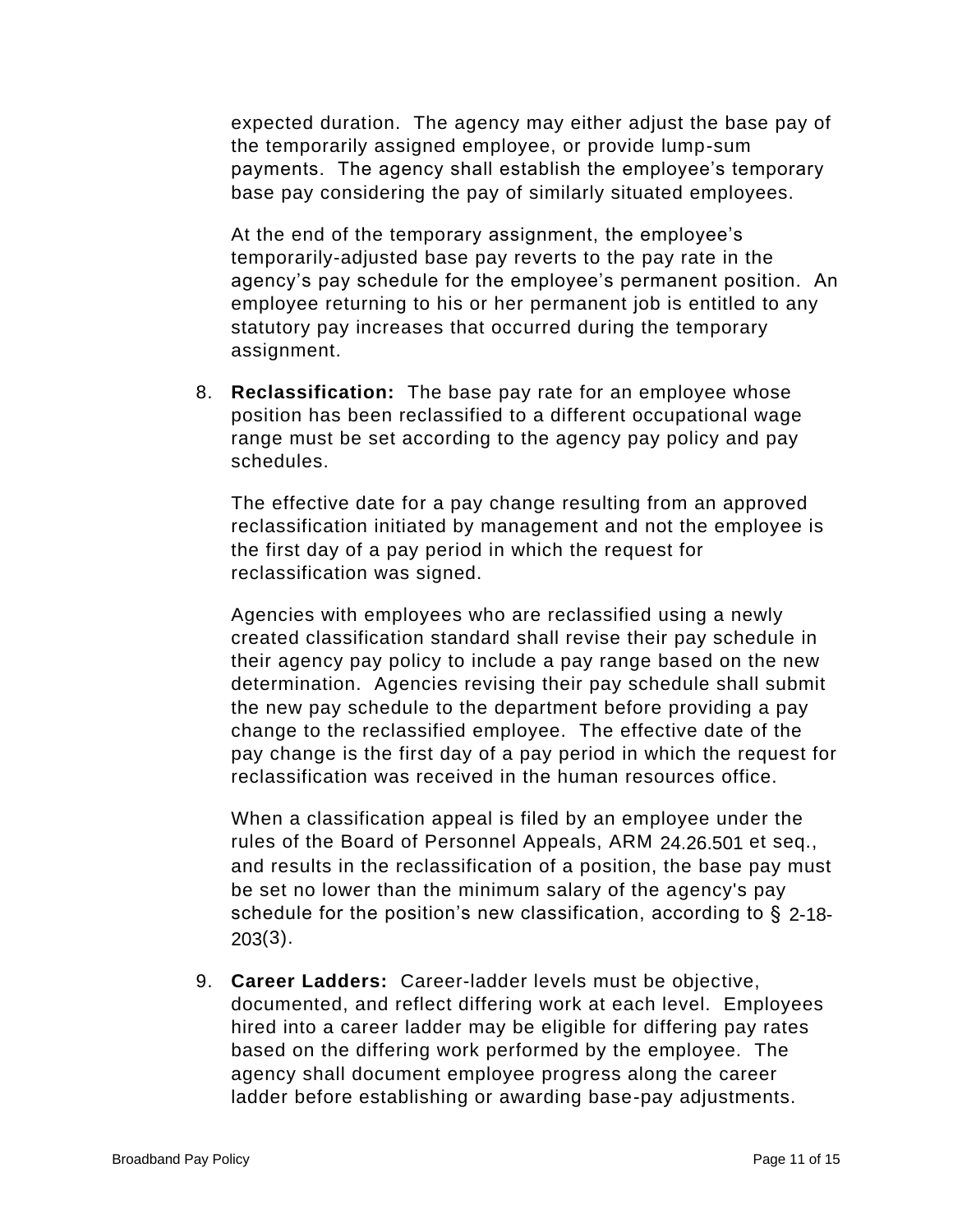Agencies shall review employee placement and pay within a career ladder at least once every two years.

The agency shall consider its ability to pay before establishing a career ladder or awarding career-ladder adjustments. An agency may revise or suspend established career ladders. An agency suspending or revising an established career ladder shall document the reasons for it and provide 30-days' notice to all affected employees, or as soon as practical.

- 10. Pay-Adjustments
	- a. The department shall establish procedures for monitoring, reporting, and identifying effectiveness for all base-pay adjustments. The department may adjust the procedures based on broadband or agency needs. The department shall provide notice when pay procedures are revised, and agencies shall revise their pay policies or pay schedules appropriately if the procedures impact components within their policy.
	- b. Any pay adjustment above the maximum of the department's occupational wage range must be reviewed and approved by the Office of Budget and Program Planning, except for employees in agencies headed by elected officials other than the governor. All pay above the maximum of the wage range will be reported by the Office of Budget and Program Planning to the Legislative Finance Committee.
- 11. **Lump-sum Payments** An employee may receive a non-basebuilding payment for reasons established in an agency's pay policy, including an employee incentive award, housing allowances from the Natural Resources Energy Development policy, temporary assignment pay, or a performance award for completing pre-set conditions on a project. These payments are not considered base-pay adjustments.
- 12. **Regulatory Base-Pay Adjustments**  Employees may receive pay adjustments for reasons outside of their agency's pay policy. These pay reasons may be established in Montana statute, rule, or law. Examples of statutory pay adjustments include general pay adjustments appropriated by the legislature, found at [2-18-](http://leg.mt.gov/bills/mca/title_0020/chapter_0180/part_0030/sections_index.html) [303 et seq.](http://leg.mt.gov/bills/mca/title_0020/chapter_0180/part_0030/sections_index.html), MCA; minimum wage adjustments; and longevity.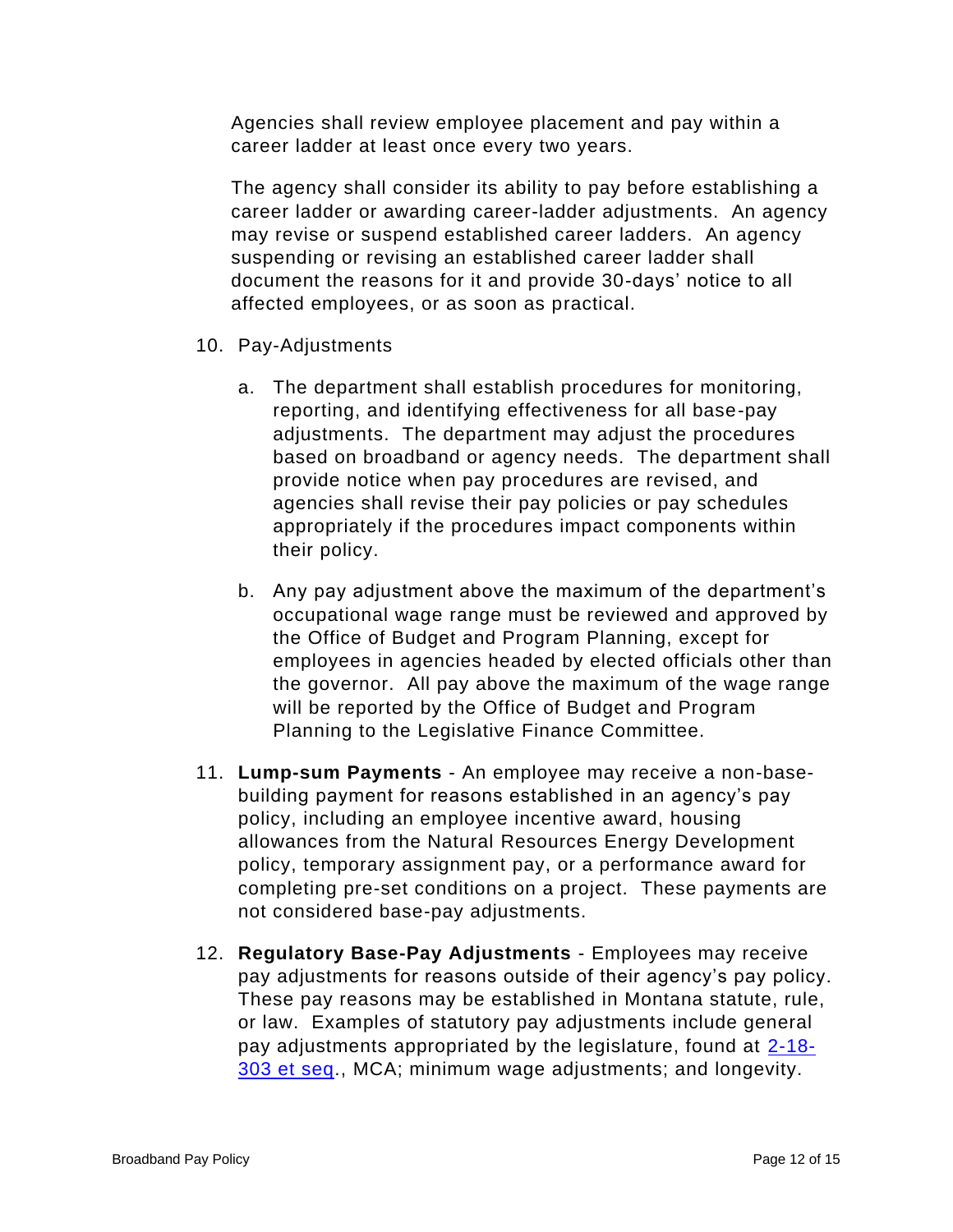The department shall notify agencies when statewide pay adjustments or pay changes apply to employee pay.

- 13. **Discretionary Base-Pay Adjustments** An agency may adjust employee pay using discretionary adjustment reasons identified in its pay policy. Before providing a discretionary adjustment, the agency head or designee shall review and approve the proposed pay adjustment to ensure:
	- a. the agency has the ability to pay for a discretionary increase;
	- b. adjusted pay rates adhere to the agency's pay policy;
	- c. similarly situated employees are similarly compensated; and
	- d. the pay increase aligns with the agency's pay schedule.

When providing discretionary base-pay adjustments, human resources staff must identify similarly situated employees within their agency and work units and analyze the impact of the discretionary pay adjustment by considering the following job and employee criteria:

- a. job content
- b. an employee's relevant competencies and skill level;
- c. employee performance levels;
- d. bona fide seniority systems;
- e. working conditions;
- f. responsibility levels; or
- g. other non-discriminatory reasons.

The agency is responsible for justifying differences in pay for its employees following its agency pay policy. This requirement does not prohibit an agency from adjusting a pay schedule based upon recruitment or retention needs.

An agency may choose more than one discretionary adjustment type. Agencies shall document its business processes for administering pay for each chosen pay-adjustment type.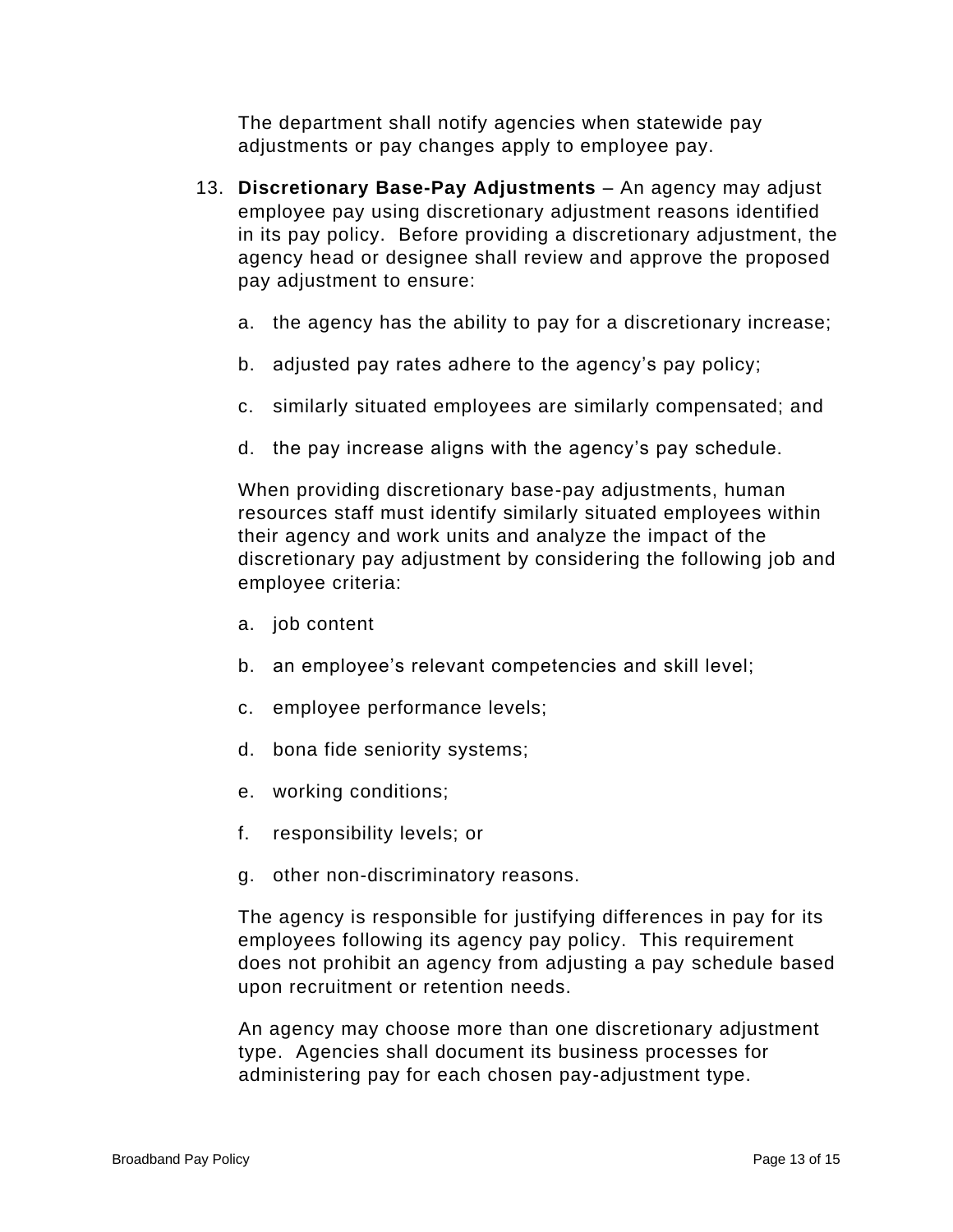### **C. Record Keeping**

- 1. Employee pay is public information. All pay decisions must be documented and maintained in a paper or electronic record within each agency. Agencies shall maintain a copy of a new employee's starting pay offer letter with the employee's recruitment or personnel file. Discretionary pay adjustments must be reviewed and approved by the agency head or designee, using an approval form or other method detailed in the agency's pay policy. Documented considerations made and reasons for pay adjustments must be provided to auditors and the department upon request.
- 2. An employee may request and be provided with a copy of the reasons for his or her pay rate and any pay adjustments.

#### **V. Resources and References Code**

[Action Reason Catalog](https://statehr.custhelp.com/app/answers/detail/a_id/176/)

[Action Reason Code Process Document](https://mine.mt.gov/documentation/sabhrs/hr/new/infocenters/infocenter_actionreason.mcpx)

**[Broadband Pay Approval Form Template](https://mine.mt.gov/documentation/sabhrs/hr/new/infocenters/infocenter_actionreason.mcpx)** 

[Broadband Classification Policy](https://hr.mt.gov/Public/Policies)

[Natural Resource Energy Development Impact Policy](https://hr.mt.gov/Public/Policies)

#### **VI. Definitions**

All definitions under  $2-18-101$ , MCA, apply to this policy. For the purposes of this policy, the definitions described below also apply.

**Career Ladder:** The predetermined progression from an entry-level position to higher-level work based on increasing skills, competencies, or responsibility within a specified career field.

**Classification:** A process of evaluating the work performed in a given job to determine the appropriate occupation and band level.

**Demotion:** The assignment of an employee to a lower occupational wage range.

**Discretionary Pay Adjustment:** Pay change provided to employees as prescribed by an agency's pay policy and within the parameters of the state's broadband pay policy.